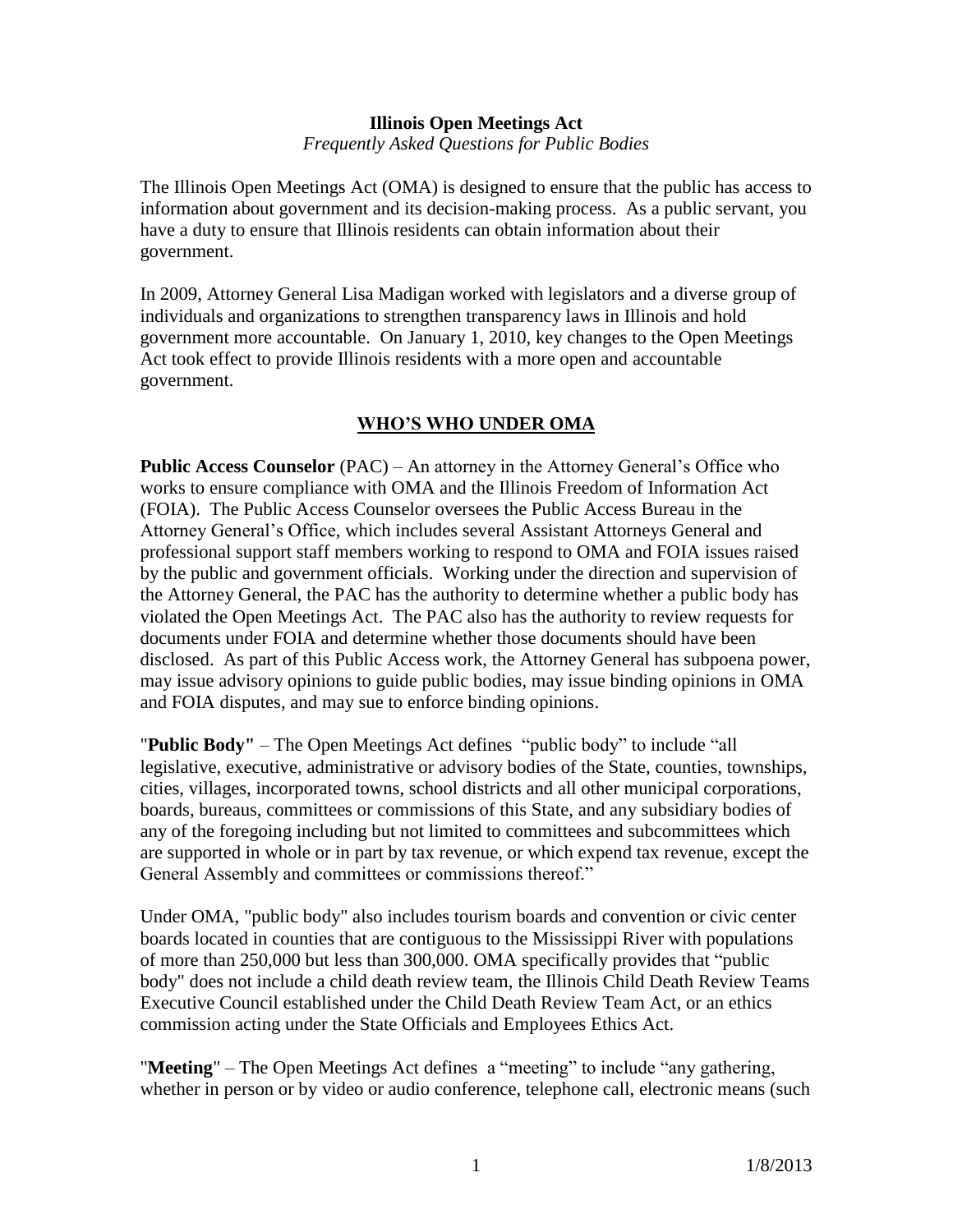as, without limitation, electronic mail, electronic chat, and instant messaging), or other means of contemporaneous interactive communication, of a majority of a quorum of the members of a public body held for the purpose of discussing public business or, for a 5-member public body, a quorum of the members of a public body held for the purpose of discussing public business. Accordingly, for a 5-member public body, 3 members of the body constitute a quorum and the affirmative vote of 3 members is necessary to adopt any motion, resolution, or ordinance, unless a greater number is otherwise required."

## **GENERAL INFORMATION**

### **What is the Open Meetings Act (OMA)?**

The Open Meetings Act is a state law that requires that meetings of public bodies be open to the public except in certain specific, limited situations (discussed in more detail below) where the law authorizes the public body to close a meeting. OMA also provides that the public must be given advance notice of the time, place and subject matter of the meetings of public bodies.

#### **What is the difference between the Freedom of Information Act (FOIA) and OMA?**

FOIA applies when a member of the public is seeking access to public records. OMA is intended to ensure that the actions of public bodies are conducted in the open, through public meetings, and that the public is able to observe the deliberations behind those actions.

### **What type of "public body" is covered by OMA?**

The "public bodies" covered by OMA include all legislative, executive, administrative or advisory bodies of:

- the State
- counties
- townships, cities, villages, or incorporated towns
- school districts
- all municipal corporations

"Public bodies" also includes all committees, subcommittees and subsidiary bodies of public bodies. Examples of "public bodies" include everything from park district boards to city councils to civic commissions. "Public bodies" includes, but is not limited to, any entity that is supported in whole or in part by tax revenue or which expends tax revenue.

### **What information is the public body required to provide to the Public Access Counselor?**

Each public body must designate employees, officers and/or members to receive OMA electronic training provided by the Public Access Counselor. The public body must provide a list of these designated individuals to the Public Access Counselor.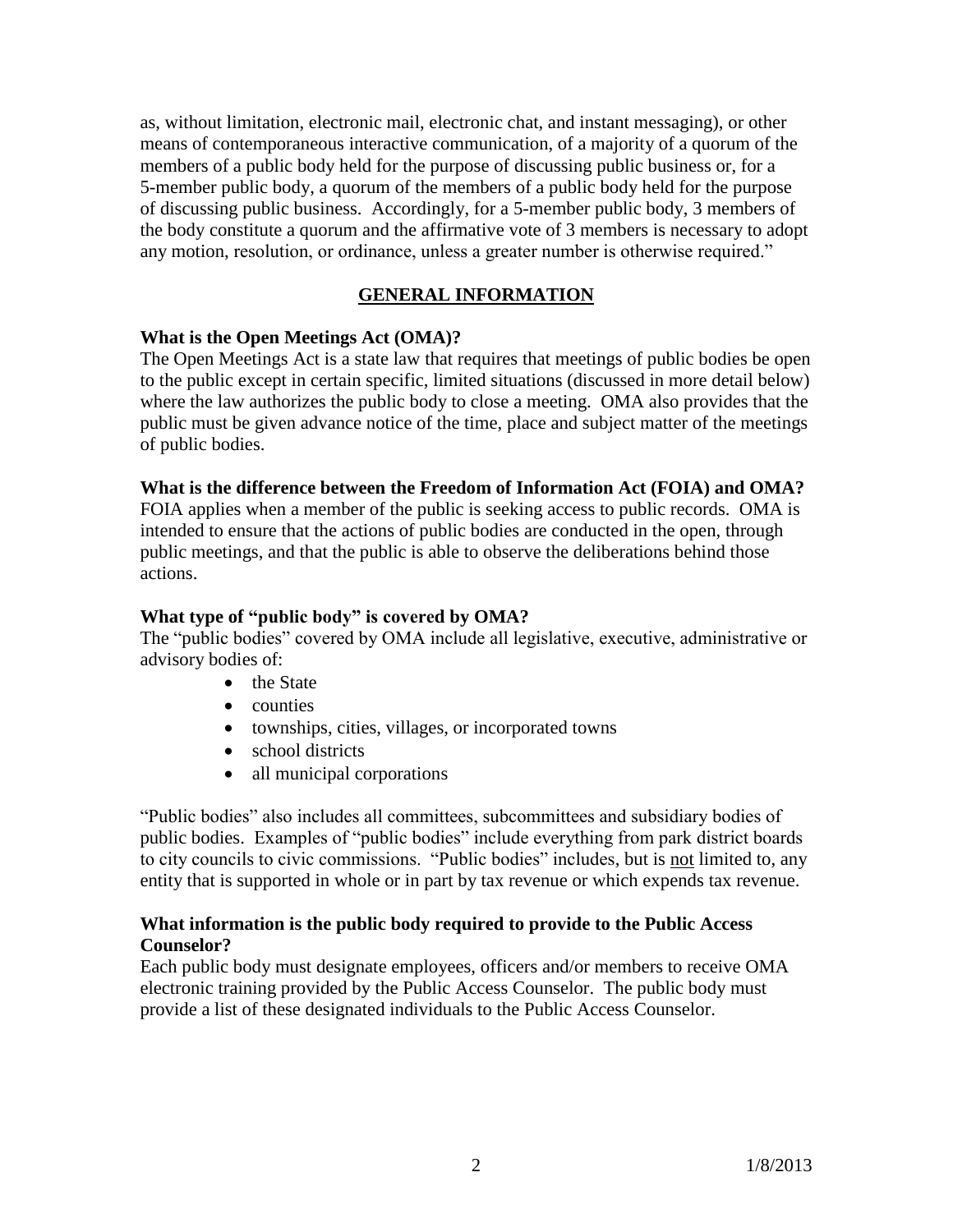## **TRAINING FOR EMPLOYEES, OFFICERS, AND MEMBERS**

**Who needs to complete the Public Access Counselor's electronic OMA training?**  Each public body must designate employees, officers or members to receive training on compliance with the Open Meetings Act. The Public Access Counselor must provide an electronic training program for these individuals to take. These individuals must complete the Public Access Counselor electronic training annually.

**In addition, beginning January 1, 2012, all elected or appointed members of a public body subject to OMA must also complete the electronic training and file a copy of the certificate of completion with the public body once during their term of election or appointment as follows:**

- Any person who is an elected or appointed member of a public body subject to the Act **on** January 1, 2012, must complete the electronic training between January 1, 2012, and January 1, 2013.
- Any person who becomes an elected or appointed member of a public body subject to the Act **after** January 1, 2012, must complete the electronic training no later than the 90th day after taking the oath of office or, if not required to take an oath of office, after otherwise assuming responsibilities as a member of the public body.

Elected or appointed members need not complete the electronic training on an annual basis thereafter unless they are also designated to receive training on compliance with the Open Meetings Act.

## **What does the public body need to do if it designates additional individuals to take the Public Access Counselor training?**

At any time, a public body may designate new or additional employees, officers or members to receive training on compliance with OMA. If a public body designates new or additional individuals, those individuals must complete the training within 30 calendar days of their designation.

## **PUBLIC MEETING**

### **How many members of the public body have to be present at a "meeting" before OMA requirements apply?**

A "meeting" under OMA is a gathering of a majority of a quorum of the members of a public body for the purpose of discussing public business. For example, for a 7-member board with a quorum of 4, a majority of the quorum would be 3. Under OMA, 5-member bodies have a 3-member quorum and require the affirmative vote of 3 members to adopt any motion, resolution, or ordinance, unless a greater number is otherwise required.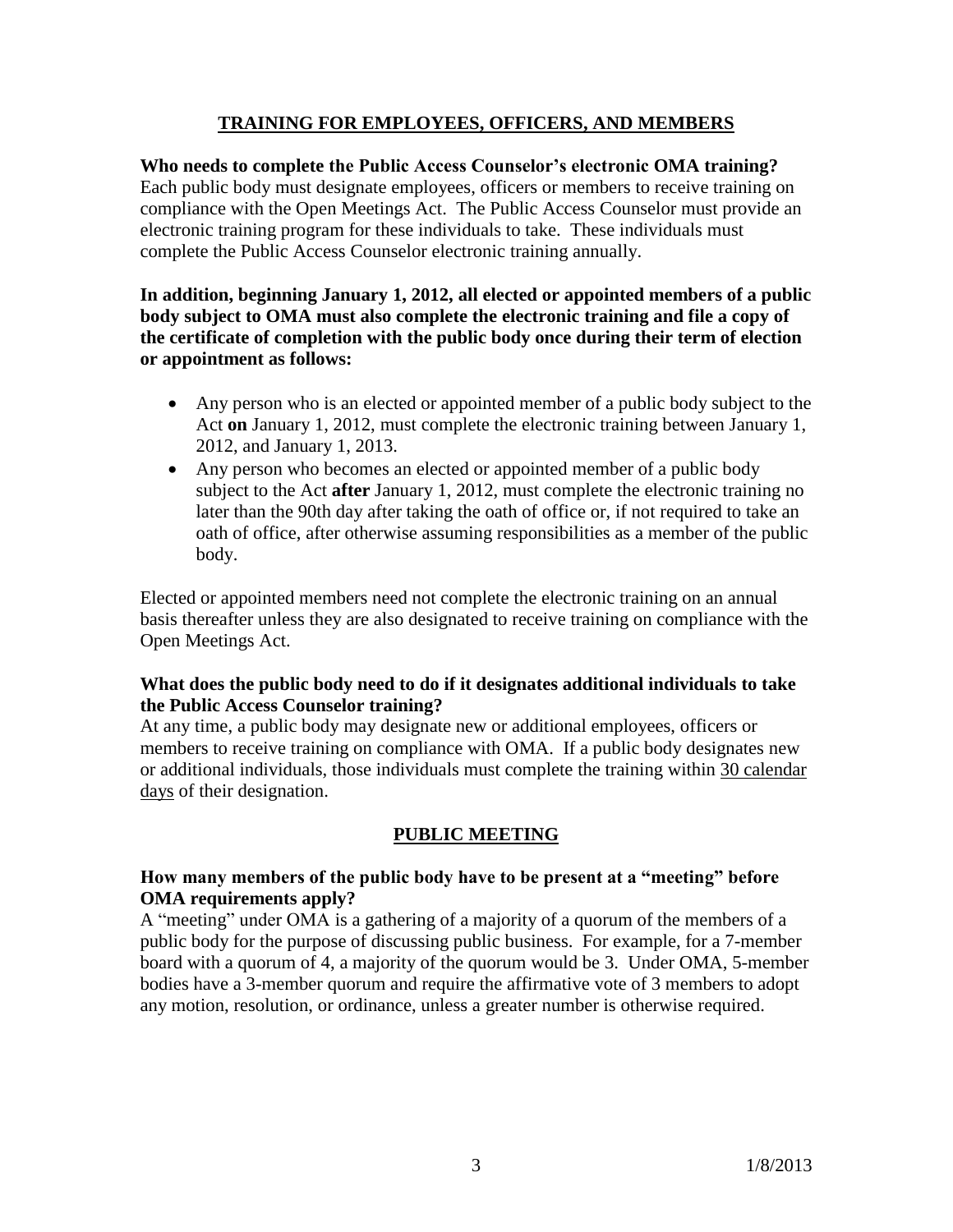#### **Before a public body takes a vote on an issue at a meeting, what must it do?**

Any vote, or final action, must be preceded by a public recital of the nature of the matter being considered and any other information that will inform the public of the business being conducted.

#### **If an item is not listed on the posted agenda for a regular meeting, is the public body prohibited from taking action on the item at that meeting?**

Yes. OMA permits discussion during regular meetings of items not specifically set forth on the agenda. The Open Meetings Act, however, does not permit the taking of a vote on such a matter at that meeting.

#### **Is a public body required to provide members of the public with a copy of its "board packet" at an open meeting?**

No. At the time of an open meeting, a public body is not required to disseminate or provide the public with copies of its "board packet" or reference information. It is important to note, however, that the information contained within a "board packet" is subject to the Freedom of Information Act and a member of the public can request copies of that material through FOIA.

# **PUBLIC NOTICE OF A MEETING**

### **What is public notice?**

Giving public notice means providing the date, time and location of a meeting.

#### **When and how does a notice of a regular meeting have to be provided by a public body?**

At the beginning of each calendar or fiscal year, every public body must create and make available to the public the schedule for regular meetings that year, including the dates, times, and locations of the meetings. Notice shall be given by posting a copy of the notice at the principal office of the body holding the meeting or, if no such office exists, at the building in which the meeting is to be held. If the public body has a website maintained by its own full-time staff, then notice of all meetings must also be posted on that website.

If the public body changes the regular meeting schedule (as opposed to a particular meeting), it must give 10 calendar days notice of the change by publicizing the change in the newspaper and by posting information concerning the schedule change at the principal office of the public body.

The public body must post an agenda (see below) for the particular meeting at the principal office of the public body, at the location of the meeting, and on the public body's website (if it has a website maintained by its own full-time staff) at least 48 hours in advance of the meeting.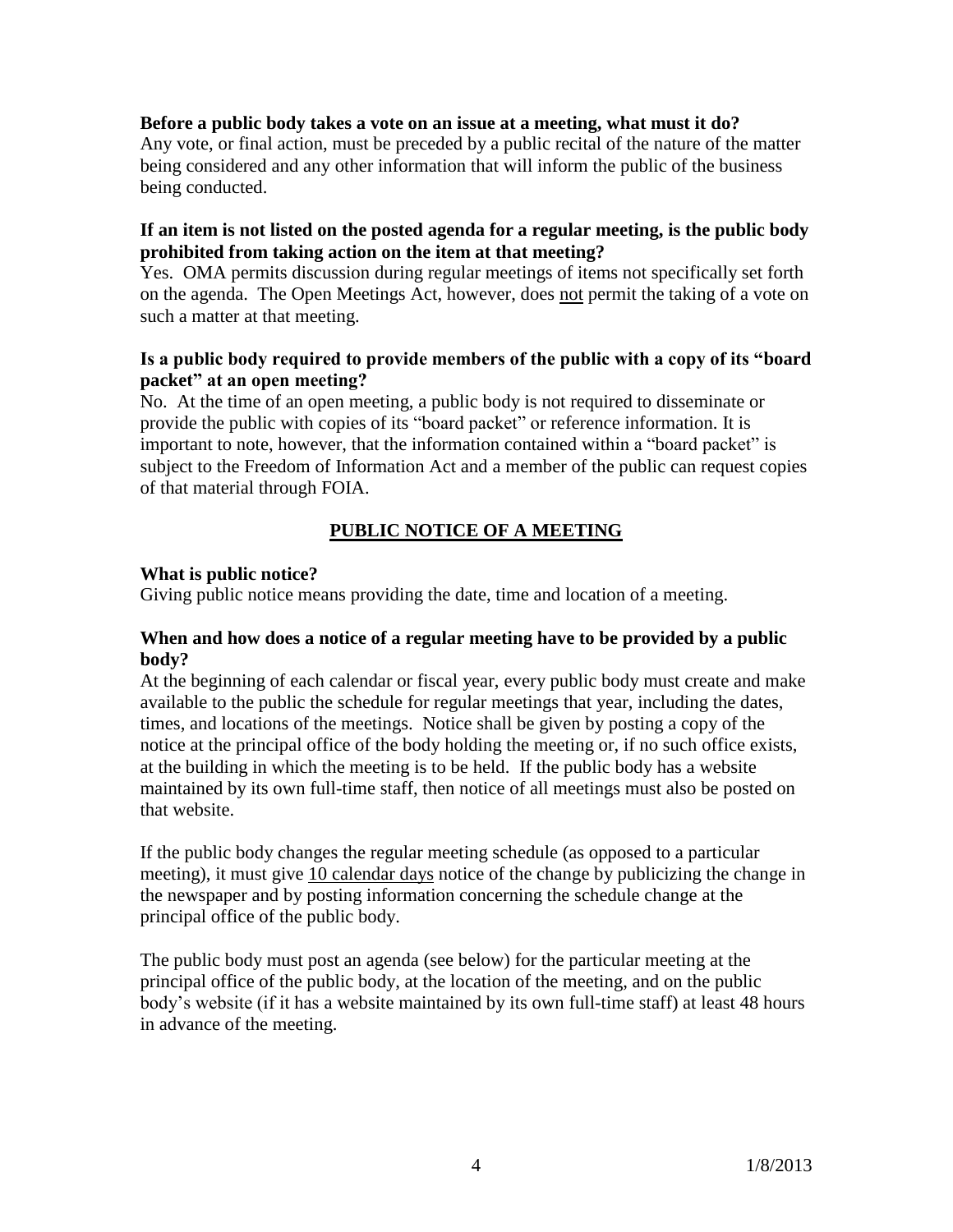# **MEETING AGENDA**

#### **What is an agenda?**

An agenda is a list of the items to be acted upon or discussed during a meeting.

## **Can the agenda be changed?**

A public body cannot change the agenda less than 48 hours before the meeting.

## **Can the public body take action on items not on the agenda of regular meetings?**

No. While the public body can discuss items that are not on the agenda of a regular meeting, the public body cannot take action or make any decision with regard to items or topics not on the agenda of a regular meeting. It is important to note that at a special or emergency meeting, unlike a regular meeting, a public body cannot even discuss items that did not appear on the agenda for the special or emergency meeting.

## **Is a public body required to allow a member of the public to speak at an open meeting?**

The Open Meetings Act requires that public bodies give members of the public an opportunity to speak at a public meeting. Public bodies are authorized to adopt rules regarding the public comment portion of a meeting. Such rules may limit the time allotted for the public to speak.

# **TIME AND LOCATION OF A MEETING**

## **When and where does an open public meeting need to be held?**

A public body must hold a meeting at a specific time and place that is convenient and open to the public. A public body cannot hold a meeting on a public holiday, unless the regularly scheduled meeting falls on that holiday.

## **RECORDING OF A MEETING**

## **May a member of the public record an open meeting?**

Yes. Any member of the public can record the meeting by tape, film, or other means, subject to some reasonable restrictions.

## **Is the public body required to take minutes of its open meetings?**

Yes. The minutes must include:

- the date, time and place of the meeting;
- a list of the members present and absent from the meeting, and whether they attended in person, by phone, or by video;
- a summary of the discussion of all matters proposed, deliberated, or decided; and
- a record of any votes taken.

It is important to note that subsidiary bodies of public bodies (such as committees and subcommittees) are also required to take minutes of meetings.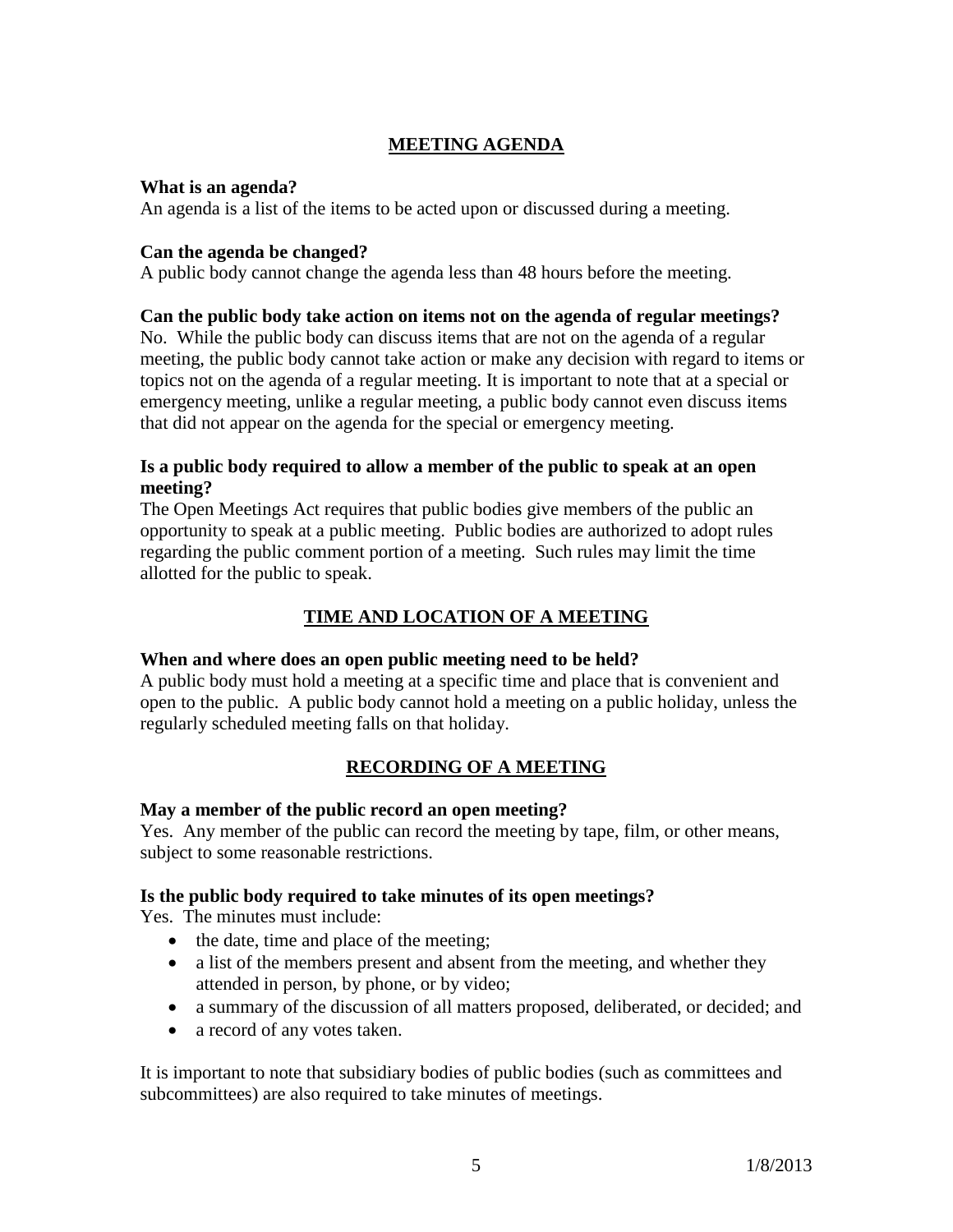A public body must make minutes of the meeting available for public inspection and post them on the public body's website (if it has one) within 7 calendar days after the minutes are approved by the public body. Typically, the minutes are approved at the next board meeting.

## **EXCEPTIONS TO OPEN MEETINGS – CLOSED SESSIONS**

### **When can a meeting be "closed"? Can a public body ever meet in private?**

Section 2(c) of the Open Meetings Act provides that a public body can close a meeting to the public only when the following topics are to be considered:

- the appointment, employment, compensation, discipline, performance, or dismissal of a specific employee or legal counsel for the public body;
- collective negotiating matters or deliberations concerning salary schedules for one or more classes of employees;
- discipline or removal of an occupant of a public office or appointment of an individual to fill a vacant public office;
- evidence or testimony received in a hearing, provided that the body is a quasiadjudicative body and prepares and makes available for public inspection a written decision setting forth its determinative reasoning;
- the purchase or lease of real property by the public body;
- the setting of a price for sale or lease of property owned by the public body;
- the sale or purchase of securities, investments, or investment contracts;
- security procedures;
- student disciplinary cases;
- the placement of individual students in special education programs and other matters relating to individual students;
- pending or probable litigation against, affecting or on behalf of the public body;
- the establishment of reserves or settlement of claims as provided in the Local Governmental and Governmental Employees Tort Immunity Act;
- conciliation of complaints of discrimination in the sale or rental of housing;
- ongoing, prior or future criminal investigations, when discussed by public bodies with criminal investigatory responsibilities;
- professional ethics or performance when discussed by an advisory body to a licensing or regulatory agency;
- discussions regarding self-evaluation, practices and procedures or professional ethics with representatives of statewide associations;
- the recruitment, credentialing, discipline or formal peer review of physicians or other health care professionals for a hospital or other health care center;
- deliberations for decisions of the Prisoner Review Board;
- review or discussion of applications received under the Experimental Organ Transplantation Procedures Act;
- classification and discussion of confidential matters of the State Government Suggestion Award Board;
- discussion of the minutes of a meeting that was lawfully closed under OMA;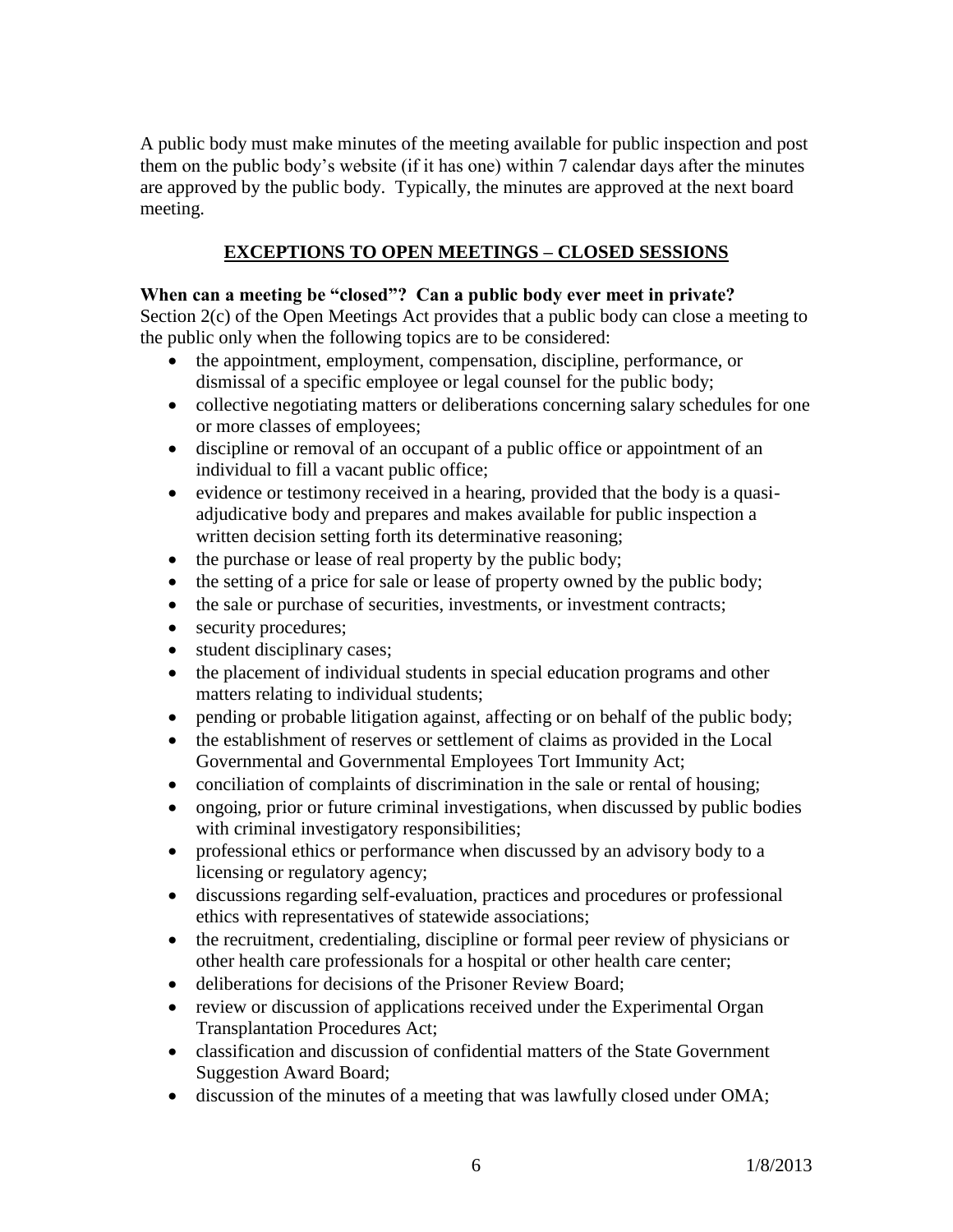- deliberations of the State Emergency Medical Services Disciplinary Review Board;
- the operation by a municipality of a municipal utility or power agency or natural gas agency regarding contracts relating to the purchase, sale or delivery of electricity or natural gas, or the results or conclusions of lead forecast studies;
- meetings of a residential health care facility resident sexual assault and death review team;
- discussions involving internal or external auditors and governmental audit committees, finance committees, and their equivalents, when the discussion involves internal control weaknesses, identification of potential fraud risk areas, known or suspected frauds, and fraud interviews conducted in accordance with generally accepted auditing standards of the United States of America; and
- correspondence and records that may not be disclosed under Section 11‑9 of the Public Aid Code, 305 ILCS 5/1-1 *et seq.,* or that pertain to appeals under Section 11‑8 of the Public Aid Code.

A public body can close a meeting to the public only if its members are discussing a topic that is listed in section 2(c) of the Open Meetings Act.

## **How can a public body "close" a public meeting?**

If a public body wants to hold a closed session, the public body must first meet in a properly noticed open meeting, then vote to close the meeting by a majority vote of a quorum present. The public body must cite the specific exemption in the Open Meetings Act that applies and allows the closure of the meeting.

## **Who can attend a "closed" session?**

Only the members of the public body and others who are directly involved in the matter which is the basis for the closed meeting may attend the meeting. For example, witnesses giving testimony regarding a complaint against an employee may attend a meeting that is closed for purposes of discussing discipline of an employee.

## **Can a public body take binding action in a closed session?**

No. A public body may not take any final action in a closed session.

## **How must a public body record a closed meeting?**

A public body must make a verbatim record, by audio or video, of any closed session and take minutes of the meeting. Semi-annually, the public body must meet to review the minutes of any closed sessions that occurred and determine whether the minutes of those closed sessions need to remain confidential. If the public body determines that it is no longer necessary to have the minutes remain confidential, it must make the minutes available to the public.

## **ATTENDING A MEETING BY PHONE OR VIDEO CONFERENCE**

**Can a member of a public body attend a meeting by telephone or video conference and not in person?**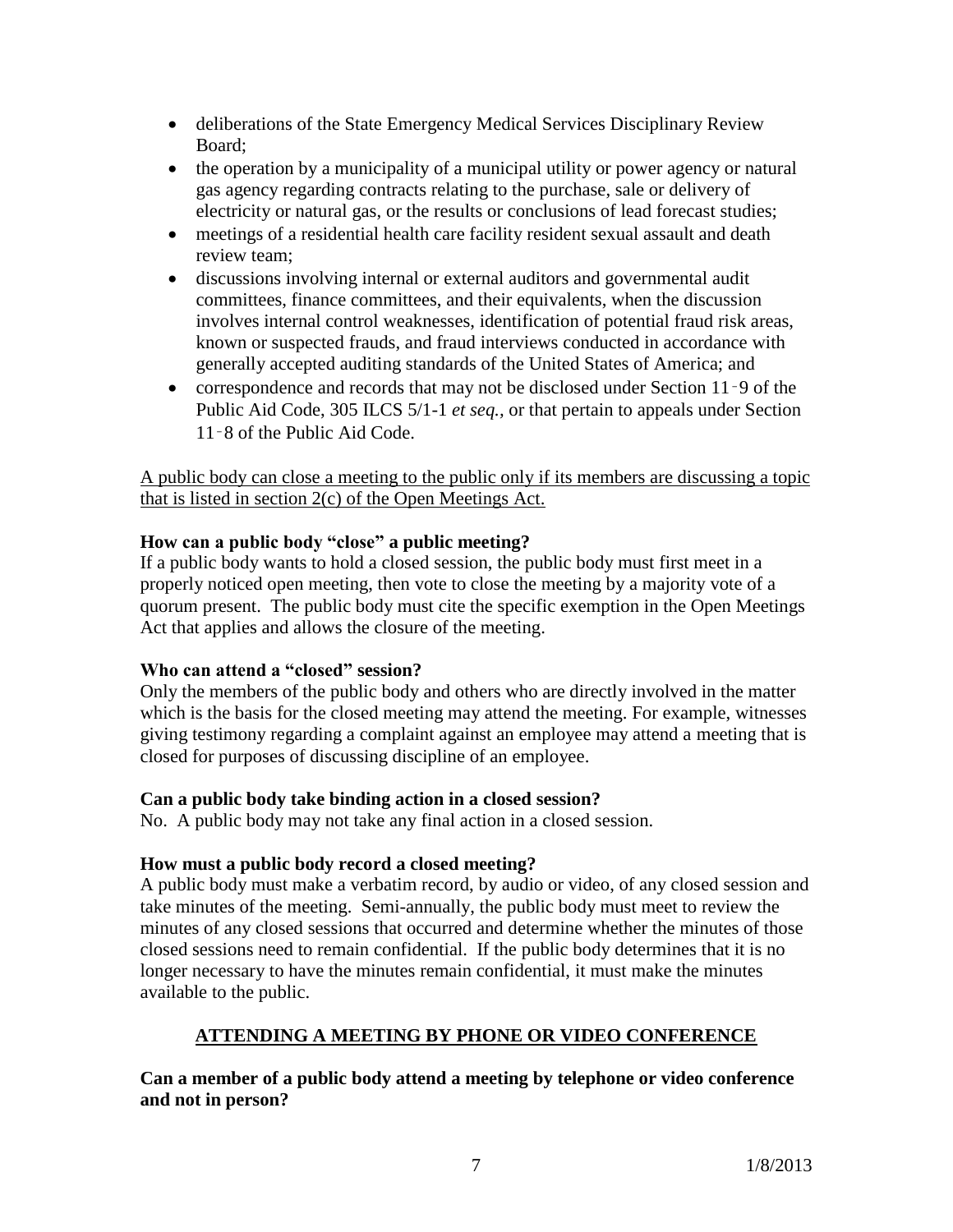A member of a public body may attend a meeting by telephone or video conference only in accordance with and to the extent allowed by the rules of the public body. 5 ILCS  $120/7(c)$ . If a quorum of the members of the public body is physically present, then a majority of the public body may allow a member to attend by video or telephone conference if the member is prevented from physically attending because of (1) personal illness or disability; (2) employment purposes or the business of the public body; or (3) a family or other emergency. If a member wants to attend the meeting by video or telephone conference, he or she must notify the recording secretary or clerk of the public body before the meeting, unless advance notice is impractical.

## **IF A MEMBER OF THE PUBLIC BELIEVES THAT A PUBLIC BODY HAS VIOLATED THE OPEN MEETINGS ACT, HE OR SHE CAN TAKE ACTION. HERE IS WHAT YOU NEED TO KNOW.**

### **What can a member of the public do if he or she thinks the public body has violated OMA?**

Within 60 calendar days from when the alleged violation occurred, a member of the public can file a Request for Review of the matter with the Public Access Counselor at the Office of the Attorney General, or can bring a civil action in circuit court against the public body. In addition, the State's Attorney of the county in which the alleged violation occurred may bring a civil action in circuit court within 60 calendar days after the violation occurred or within 60 calendar days of the discovery of the violation by the State's Attorney.

## **What is a Request for Review?**

A Request for Review is a letter sent to the Public Access Counselor which lays out the basis for an alleged violation of OMA. The request must be made in writing, must be signed by the requester and must include a summary of the facts supporting the allegation.

#### **Is there a deadline for submitting a Request for Review?**

Yes. A person seeking review of an issue by the PAC must send the Request for Review to the PAC within 60 calendar days after the date of the alleged OMA violation.

### **What happens if a member of the public submits a Request for Review to the PAC and what are the responsibilities of the public body?**

When the PAC receives a written Request for Review from the member of the public, the PAC has seven working days to determine whether further action is warranted. 5 ILCS 120.3.5(b).

If the Public Access Counselor reviews the Request for Review and determines that further action is warranted, she must forward a copy of the Request for Review to the public body within 7 working days of receiving the request. At that time, the PAC can specify records or other documents that the public body must furnish to facilitate the PAC's review. The public body must provide the requested records within 7 working days of receiving the request from the PAC.